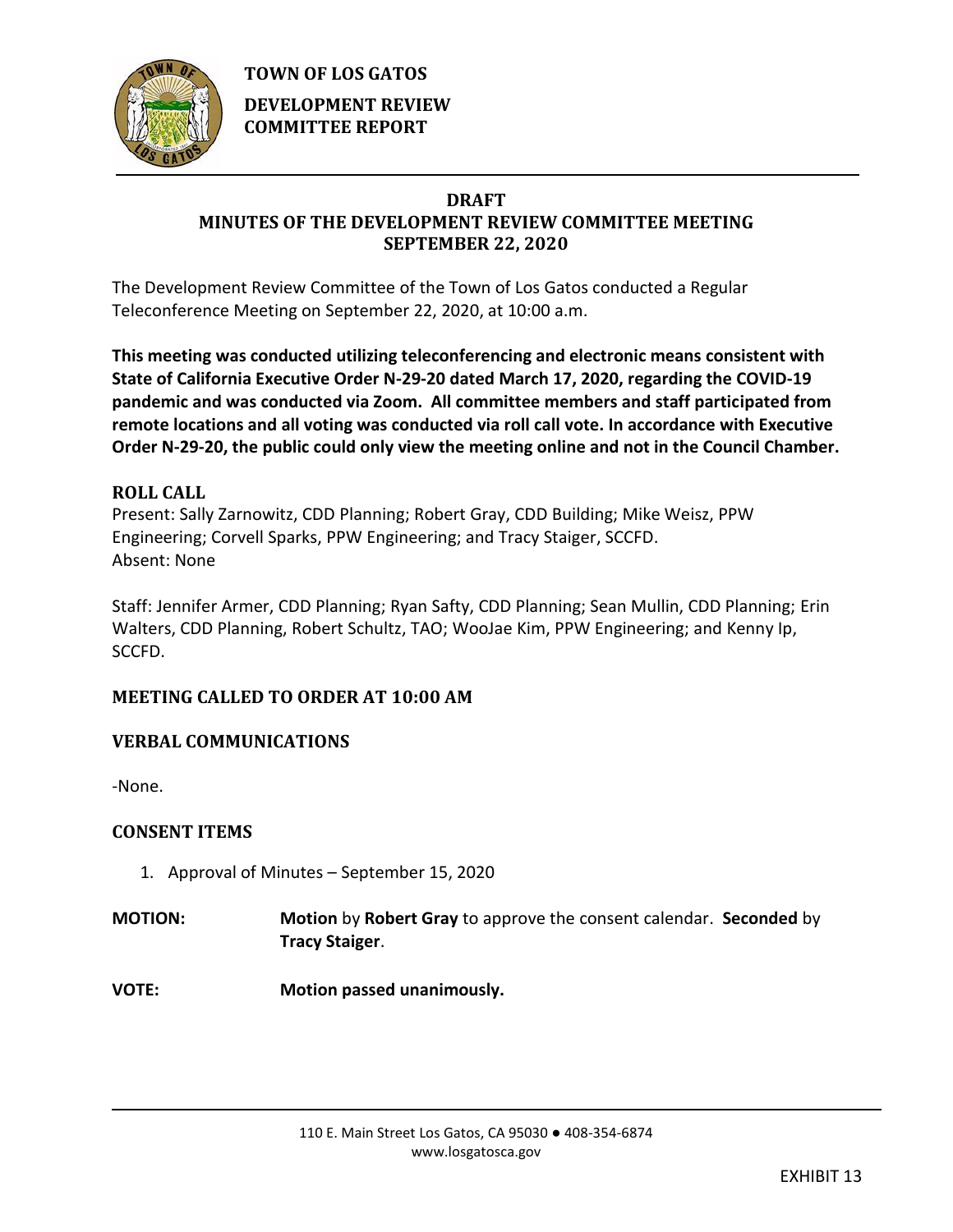## **PUBLIC HEARINGS**

## 2. 15 Loma Alta Avenue Architecture and Site Application S-19-023

Requesting approval for demolition of an existing single-family residence and construction of a new single-family residence with reduced setbacks on a nonconforming property zoned R-1:8. APN 532-29-073. PROPERTY OWNER: BAB Investment Group LLC APPLICANT: Babak Homayouni PROJECT PLANNER: Jennifer Armer *Continued from September 8, 2020*

The project planner presented the staff report.

Opened public comment.

### Babak Homayouni

He is the applicant speaking on behalf of the request. They are available to answer questions.

### James Lyon

He is a neighbor. He believes that the project does not comply with the Residential Design Guidelines.

### Rick Rutter

He is a neighbor. He commented in support of James Lyon's concerns, and expressed significant design concerns. He is concerned that the project does not fit with the homes around it.

### Kelly Luoma

She is a neighbor. She commented in support of James Lyon and Rick Rutter, and has concerns about the design, scope, and scale of the project in relationship to adjacent houses.

### Will Luoma

He is a neighbor. He requested a response to the neighbors' comments.

### Babak Homayouni (applicant for 15 Loma Alta)

He is the owner making closing comments on behalf of the request. They have reached out to James Lyon. Regarding the concerns about the design, the house size is not the largest in the neighborhood. The setbacks have been addressed. They have tried to explain the architectural style and to work with the neighbors.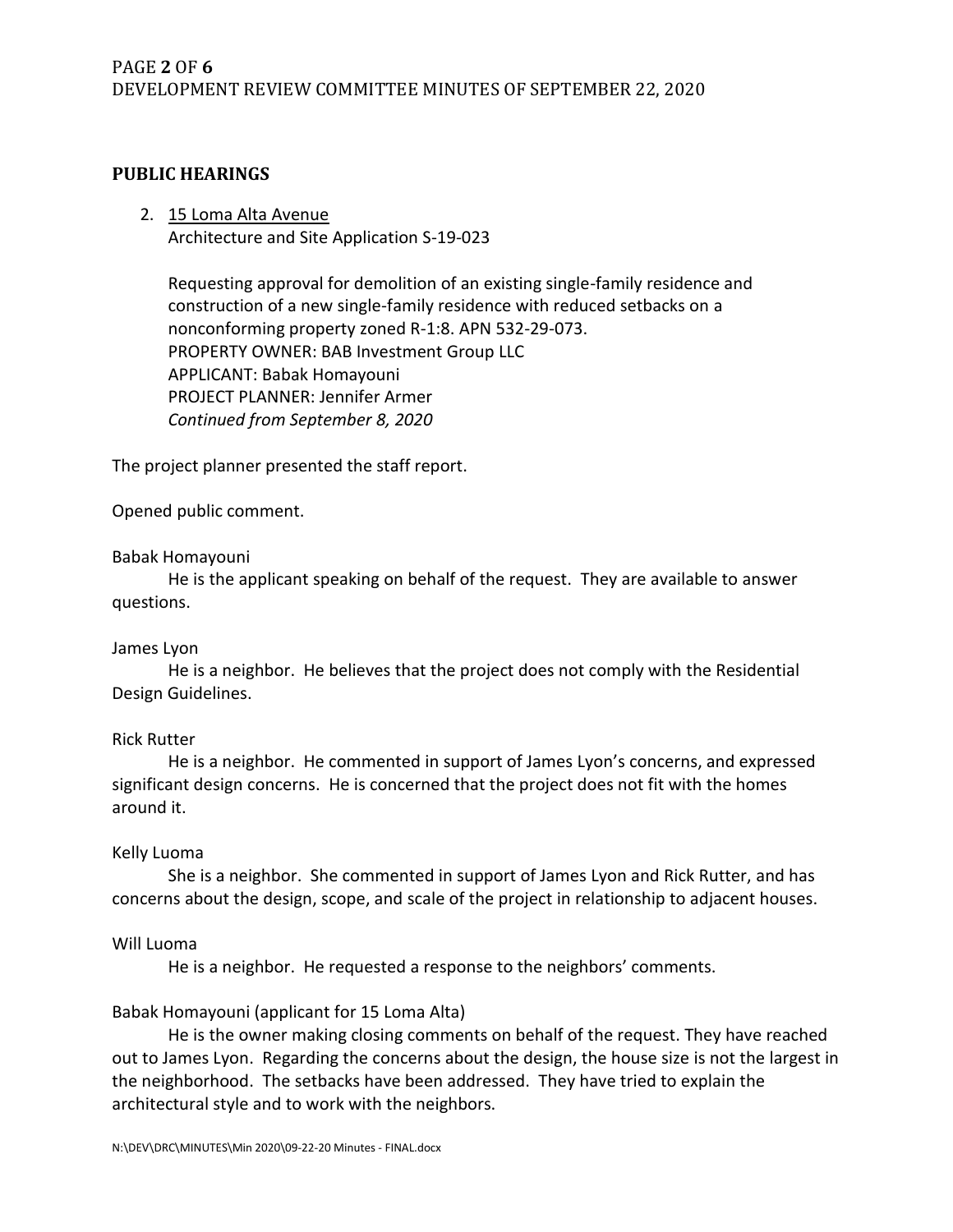Closed public comment.

Committee members discussed the item.

**MOTION: Motion** by **Robert Gray** to approve the application with the required findings and considerations and the recommended conditions of approval. **Seconded** by **Tracy Staiger**

### **VOTE: Motion passed unanimously.**

3. 33 Tait Avenue Architecture and Site Application S-20-022

Requesting approval for construction of a new front porch with reduced setbacks on a pre-1941 residence on a nonconforming property zoned R-1:D. APN 510-44-005. PROPERTY OWNER/APPLICANT: Christopher Potter and Lisa Mammel APPLICANT: Chris Spaulding, Architect PLANNER: Sean Mullin

The project planner presented the staff report.

Opened public comment.

#### Chris Spaulding

He is the applicant speaking on behalf of the request.

#### Lisa Mammel

She is the property owner speaking on behalf of the request.

Closed public comment.

**MOTION: Motion** by **Tracy Staiger** to approve the application with the required findings and considerations and the recommended conditions of approval. **Seconded** by **Robert Gray**.

**VOTE: Motion passed unanimously.**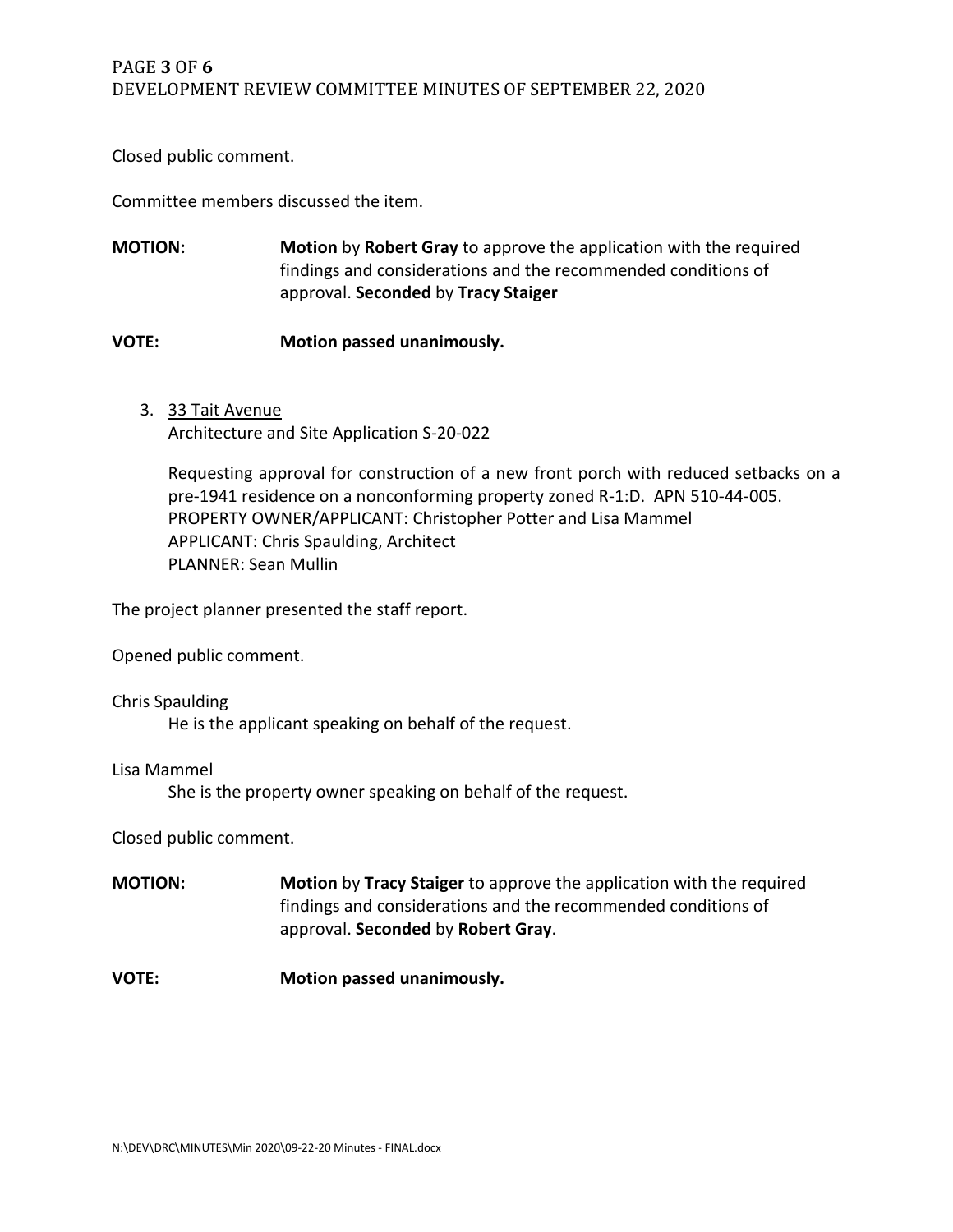# PAGE **4** OF **6** DEVELOPMENT REVIEW COMMITTEE MINUTES OF SEPTEMBER 22, 2020

# 4. 79 Reservoir Road and 81 Reservoir Road Subdivision Application M-20-004

Requesting approval for a lot line adjustment between two lots (79 Reservoir and 81 Reservoir Road) on properties zoned R:1-20. APNs 529-33-019 and 529-33-039. PROPERTY OWNERS: Donald Prolo, Dennis L. McEnvoy and Kim Worsencroft APPLICANT: Terence J. Szewczyk, TS Civil Engineering PROJECT PLANNER: Erin Walters

The project planner presented the staff report.

Opened public comment.

#### Terence Szewczyk

He is the applicant speaking on behalf of the request.

Closed public comment.

**MOTION: Motion** by **Tracy Staiger** to approve the application with the required findings and considerations and the recommended conditions of approval. **Seconded** by **Corvell Sparks.** 

# **VOTE: Motion passed unanimously.**

5. 400 Surmont Drive Subdivision Application M-19-003

Requesting approval for subdivision of one lot into two lots with one remainder parcel on property zoned HR-2 1/2. APN 527-20-003. PROPERTY OWNER: Sandra K. Anderson APPLICANT: Terence Szewczyk PROJECT PLANNER: Ryan Safty

The planner presented the staff report.

Opened public comment.

### Terence Szewczyk

He is the applicant speaking on behalf of the request. He noted that several concerns have been raised by the surrounding neighbors, and that he has submitted response letters to the questions. However, a continuance would allow further consideration and response.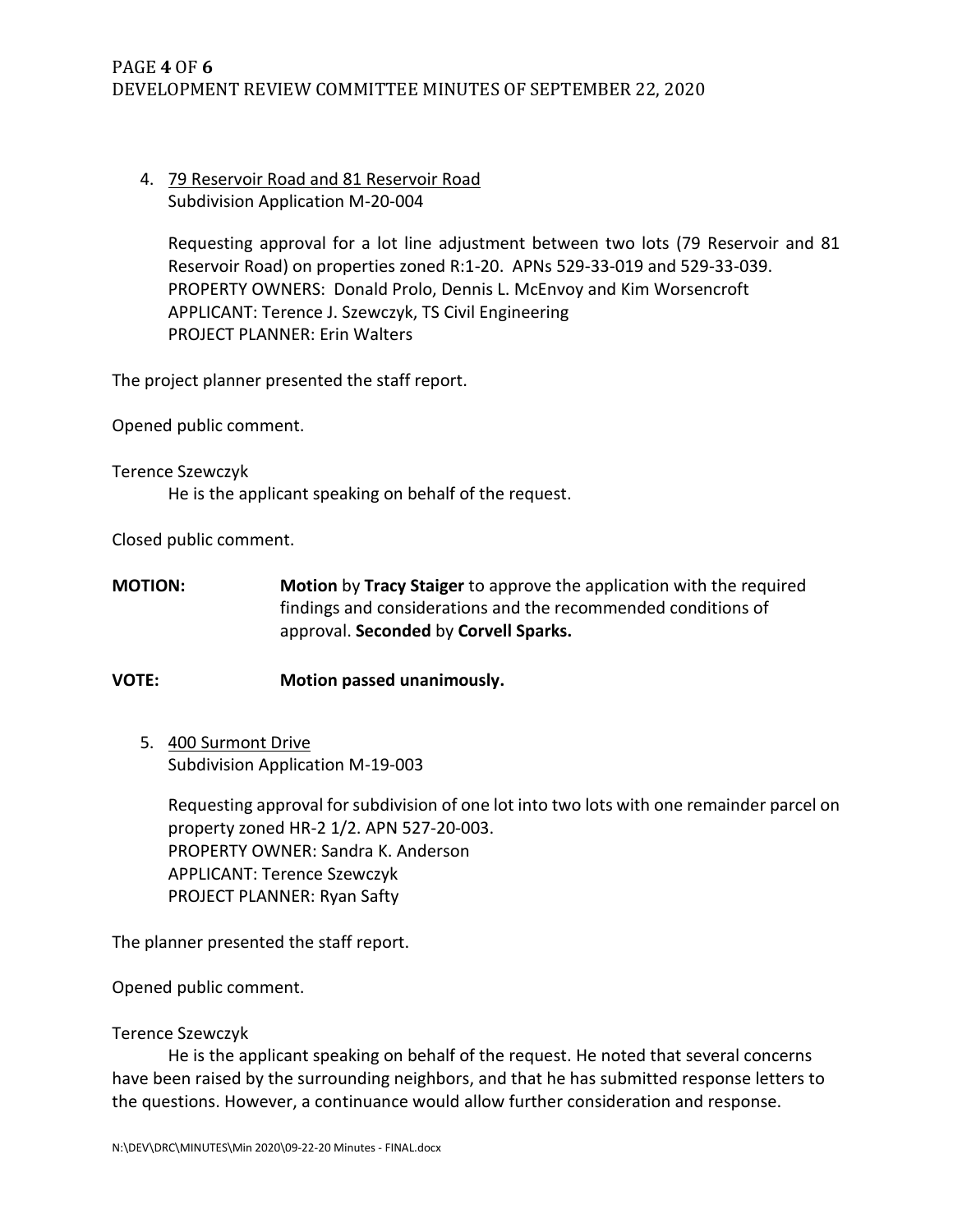# PAGE **5** OF **6** DEVELOPMENT REVIEW COMMITTEE MINUTES OF SEPTEMBER 22, 2020

#### Edward Laveroni

He is a neighbor to the west. He is concerned that approving this subdivision would result in the future subdivision of neighboring hillside lots. He is also concerned with the resulting drainage and fire potential associated with the future construction work.

#### Eva Fleischer

She is a neighbor to the east, on Westhill Drive. She submitted written comments and received a detailed response from the applicant. She is concerned about the wildlife, watershed, and fire potential related to the future construction. She does not think two new homes are appropriate for the HR-2½ zone.

#### Paul Consentino

He is an adjacent neighbor to the north. He has drainage concerns associated with the future construction. He is also concerned that the future driveway will encroach onto his property and be located too close to the storm drain and the existing drainage feature.

#### Terence Szewczyk

He is the applicant for the project making closing comments in response to public comments. The project would meet the Town's standard C-3 requirements for drainage. The future development proposal would have excellent fire access and a full fire turn-around area. The HR-2½ zone, per the Town's slope density calculation, would allow five homes on this lot. The biologist reviewed impacts to potential wildlife and determined there was no impact. The future driveway would not encroach onto the adjacent property, and a new retaining wall would be built along the existing drainage feature.

Closed public comment.

Committee members asked questions of staff and discussed the item.

- **MOTION: Motion** by **Mike Weisz** to continue this application to October 6, 2020 to allow the applicant to review and respond to the concerns of the neighbors. **Seconded** by **Robert Gray**.
- **VOTE: Motion passed unanimously.**